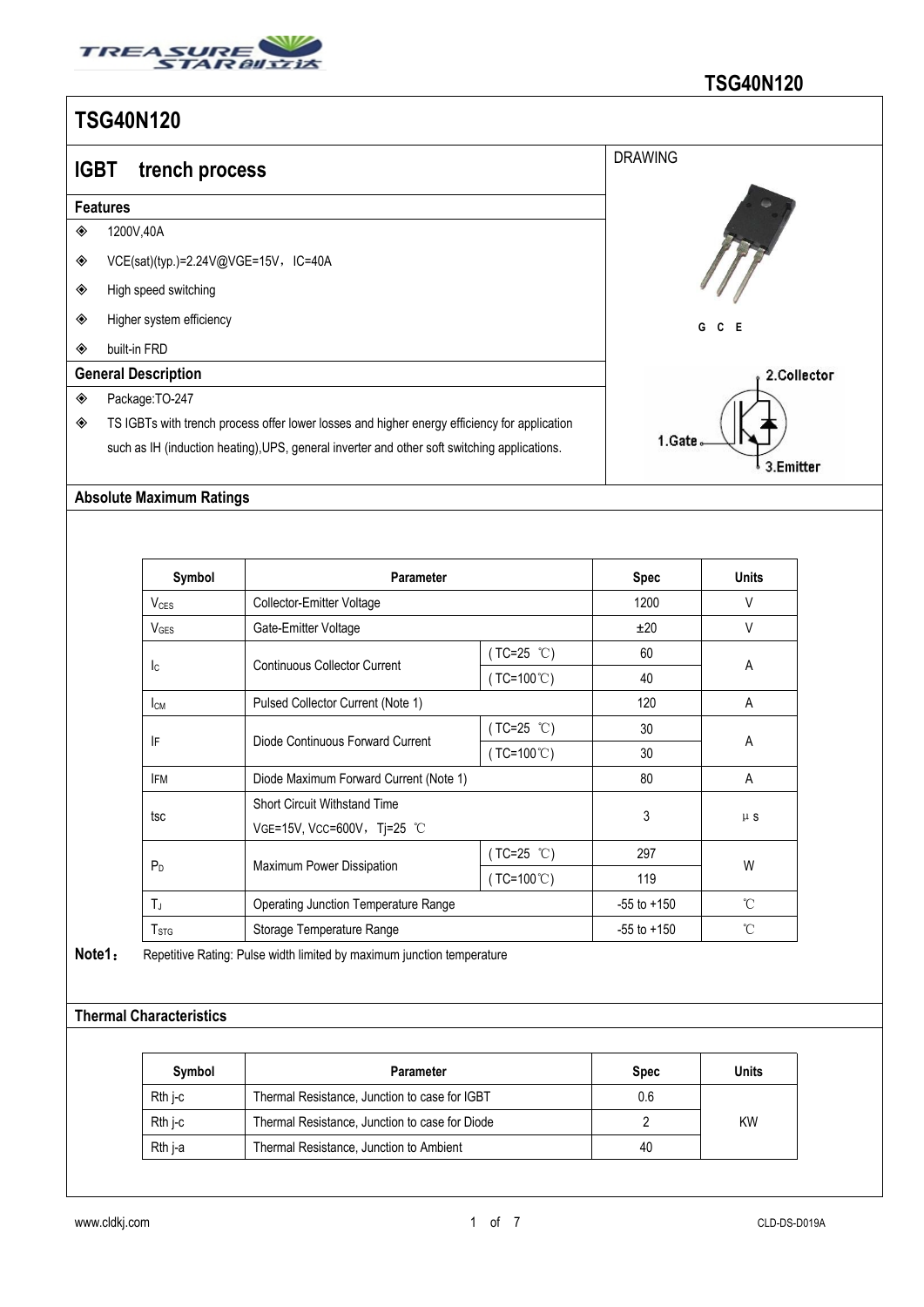

## **Electrical Characteristics** (TC=25℃ unless otherwise noted )

| Symbol                    | Parameter                                     | <b>Test Conditions</b>                                                                  |            | Min  | <b>Typ</b> | Max    | <b>Units</b> |  |
|---------------------------|-----------------------------------------------|-----------------------------------------------------------------------------------------|------------|------|------------|--------|--------------|--|
|                           | <b>Static characteristics</b>                 |                                                                                         |            |      |            |        |              |  |
| <b>BV<sub>CES</sub></b>   | Collector-Emitter Breakdown Voltage           | VGE= 0V, IC= 250uA                                                                      |            | 1200 |            |        | $\vee$       |  |
|                           | Collector-Emitter Leakage Current             | VCE= 1200V, VGE=                                                                        | Tj=25 $°C$ |      |            | 0.4    |              |  |
| $l_{\text{CES}}$          |                                               | 0V                                                                                      | Tj=150 °C  |      |            | 4.0    | mA           |  |
|                           | Gate Leakage Current, Forward                 | VGE=20V, VCE= 0V                                                                        |            |      |            | 200    | nA           |  |
| <b>I</b> GES              | Gate Leakage Current, Reverse                 | $VGE = -20V$ , $VCE = 0V$                                                               |            |      |            | $-200$ | nA           |  |
| VGE(th)                   | Gate Threshold Voltage                        | VGE= VCE, IC= 250uA                                                                     |            | 5.0  | 6.0        | 7.0    | V            |  |
|                           | <b>Collector-Emitter Saturation Voltage</b>   | $VGE=15V,$                                                                              | Tj=25 $°C$ |      | 2.24       | 2.4    |              |  |
| VCE(sat)                  |                                               | $IC = 40A$                                                                              | Tj=150 °C  |      | 2.5        |        | V            |  |
|                           | Diode Forward Voltage                         |                                                                                         | Tj=25 $°C$ |      | 3.0        |        |              |  |
| VF                        |                                               | VGE= 0V, IF=40A                                                                         | Tj=150 °C  |      | 3.3        |        | $\vee$       |  |
| <b>g</b> <sub>FS</sub>    | transconductance                              | VCE= 20V, IC= 40A                                                                       |            |      | 18.5       |        | S            |  |
|                           | <b>Dynamic characteristics</b>                |                                                                                         |            |      |            |        |              |  |
| Ciss                      | Input Capacitance                             | $VCE = 25V$<br>VGE=0V<br>$f = 1$ MHz                                                    |            |      | 8450       |        | pF           |  |
| Coss                      | Output Capacitance                            |                                                                                         |            |      | 160        |        |              |  |
| Crss                      | Reverse Transfer Capacitance                  |                                                                                         |            |      | 120        |        |              |  |
| $\mathsf{Q}_{\mathsf{G}}$ | Gate Charge                                   | Vcc=750V, IC=40A, VGE=15V                                                               |            |      |            |        | nc           |  |
|                           | IGBT switching characteristic(Inductive Load) |                                                                                         |            |      |            |        |              |  |
| $t d($ on $)$             | Turn-on Delay Time                            |                                                                                         |            |      | 45         |        |              |  |
| t r                       | Turn-on Rise Time                             | Vcc=600V                                                                                |            |      | 50         |        |              |  |
| t d(off)                  | Turn-off Delay Time                           | $IC = 40A$<br><b>VGE=15V/0V</b><br>$RG=12 \Omega$<br>$L_{Load} = 500 \mu H$<br>TC=25 °C |            |      | 165        |        | ns<br>mJ     |  |
| tf                        | Turn-off Fall Time                            |                                                                                         |            |      | 98         |        |              |  |
| Eon                       | Turn-on Switching Loss                        |                                                                                         |            |      | 1.33       |        |              |  |
| Eoff                      | Turn-off Switching Loss                       |                                                                                         |            |      | 0.82       |        |              |  |
| Ets                       | <b>Total Switching Loss</b>                   |                                                                                         |            |      | 2.15       |        |              |  |
| $t d($ on $)$             | Turn-on Delay Time                            | $Vcc = 600V$<br>$IC = 40A$<br>$VGE = 15V$                                               |            |      | 35         |        |              |  |
| t r                       | Turn-on Rise Time                             |                                                                                         |            |      | 52         |        | ns           |  |
| t d(off)                  | Turn-off Delay Time                           |                                                                                         |            |      | 200        |        |              |  |
| tf                        | Turn-off Fall Time                            |                                                                                         |            |      | 225        |        |              |  |
| Eon                       | Turn-on Switching Loss                        | $RG=12 \Omega$<br>$L_{Load} = 500 \mu H$                                                |            |      | 1.35       |        |              |  |
| Eoff                      | Turn-off Switching Loss                       | TC=150 °C                                                                               |            |      | 1.60       |        | mJ           |  |
| Ets                       | <b>Total Switching Loss</b>                   |                                                                                         |            |      | 2.95       |        |              |  |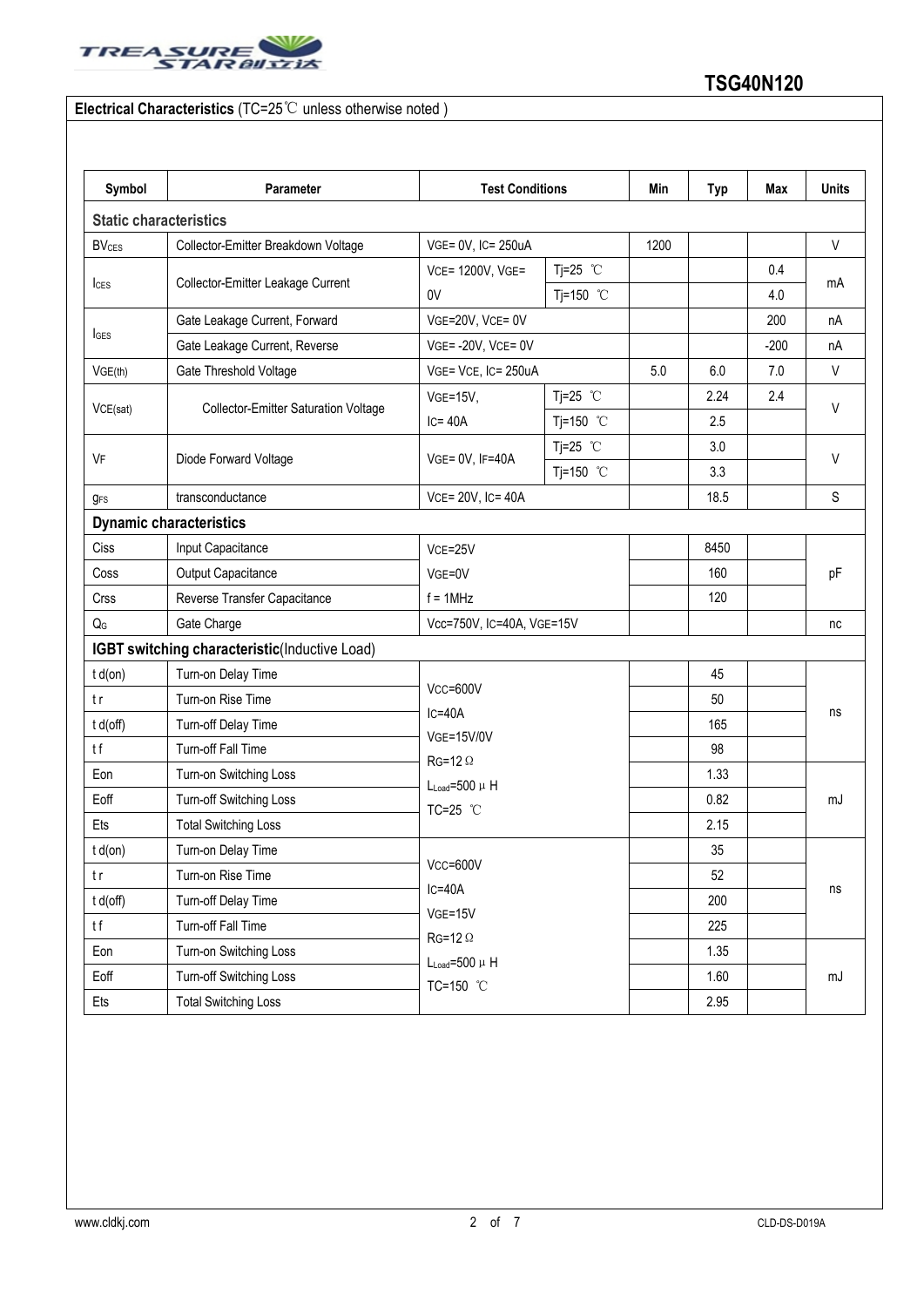

### **Typical Characteristics**



Figure 1. Collector current as a function of switching frequency

 $(T$ <sub>i</sub> $\leq$ 150°C, D = 0.5, V<sub>CE</sub> = 600V,

 $V_{GE} = 0/115V, R_G = 12\Omega$ 



Figure 2. Maximum power dissipation as a function of case temperature  $(T_i \leq 150^{\circ}C)$ 



Figure 3. Maximum collector current as a function of case temperature  $(V_{GE} \ge 15V, T_{i} \le 150^{\circ}C)$ 



Figure 4. Typical transfer characteristic  $(V_{CE} = 15V)$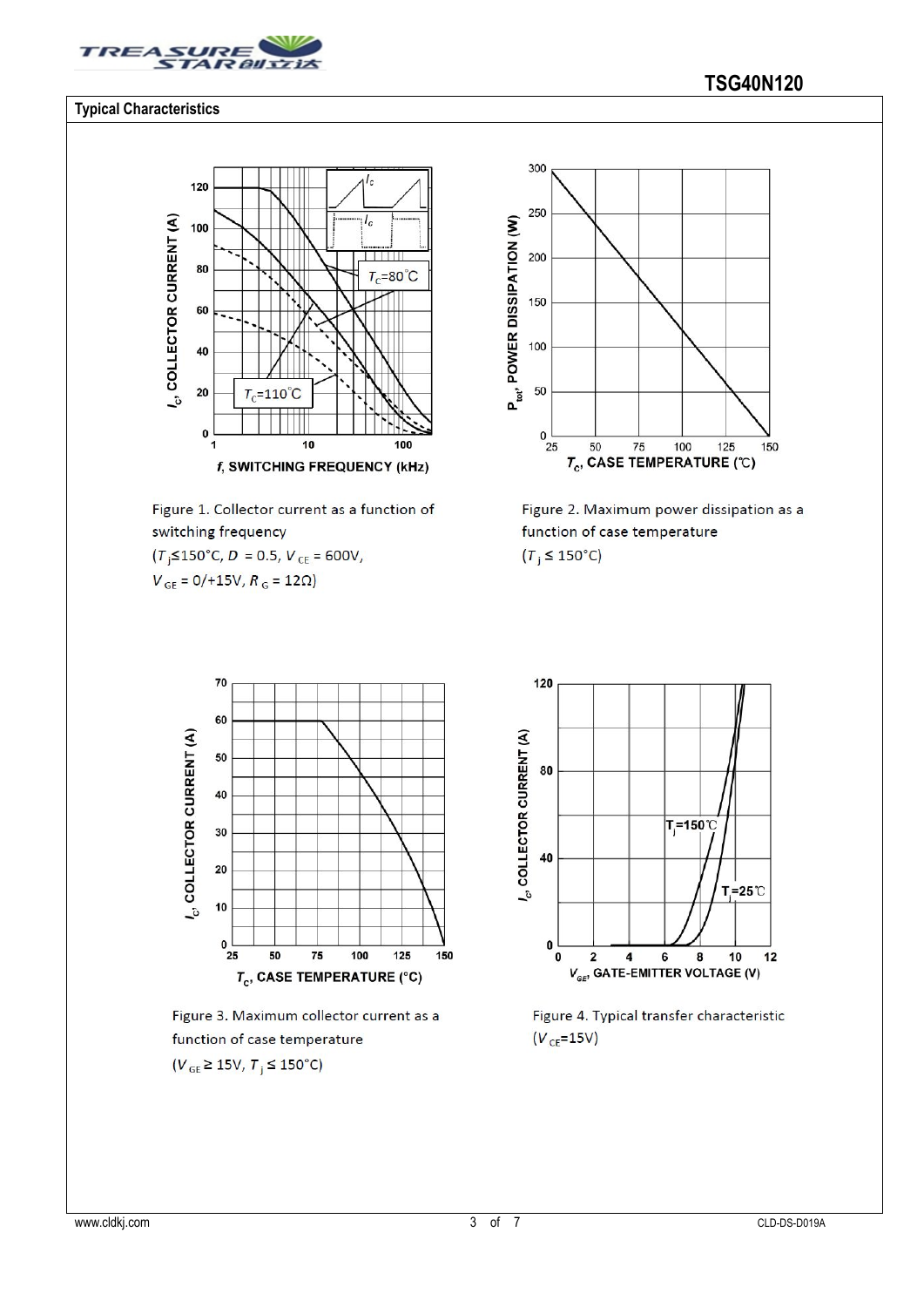



Figure 5. Typical output characteristic  $(T_i = 25^{\circ}C)$ 



Figure 6. Typical output characteristic  $(T_i = 150^{\circ}C)$ 



Figure 7. Typical switching times as a function of collector current (inductive load,  $T$ <sub>i</sub>=150°C,  $V$ <sub>CE</sub>=600V,  $V_{GE}$ =0/15V,  $R_{G}$ =12Ω, Dynamic test circuit in Figure D)



Figure 8. Typical switching times as a function of gate resistor (inductive load,  $T_i = 150^{\circ}$ C, V<sub>CE</sub>=600V,  $V_{GE}$ =0/15V,  $I_c$ =40A, Dynamic test circuit in Figure D)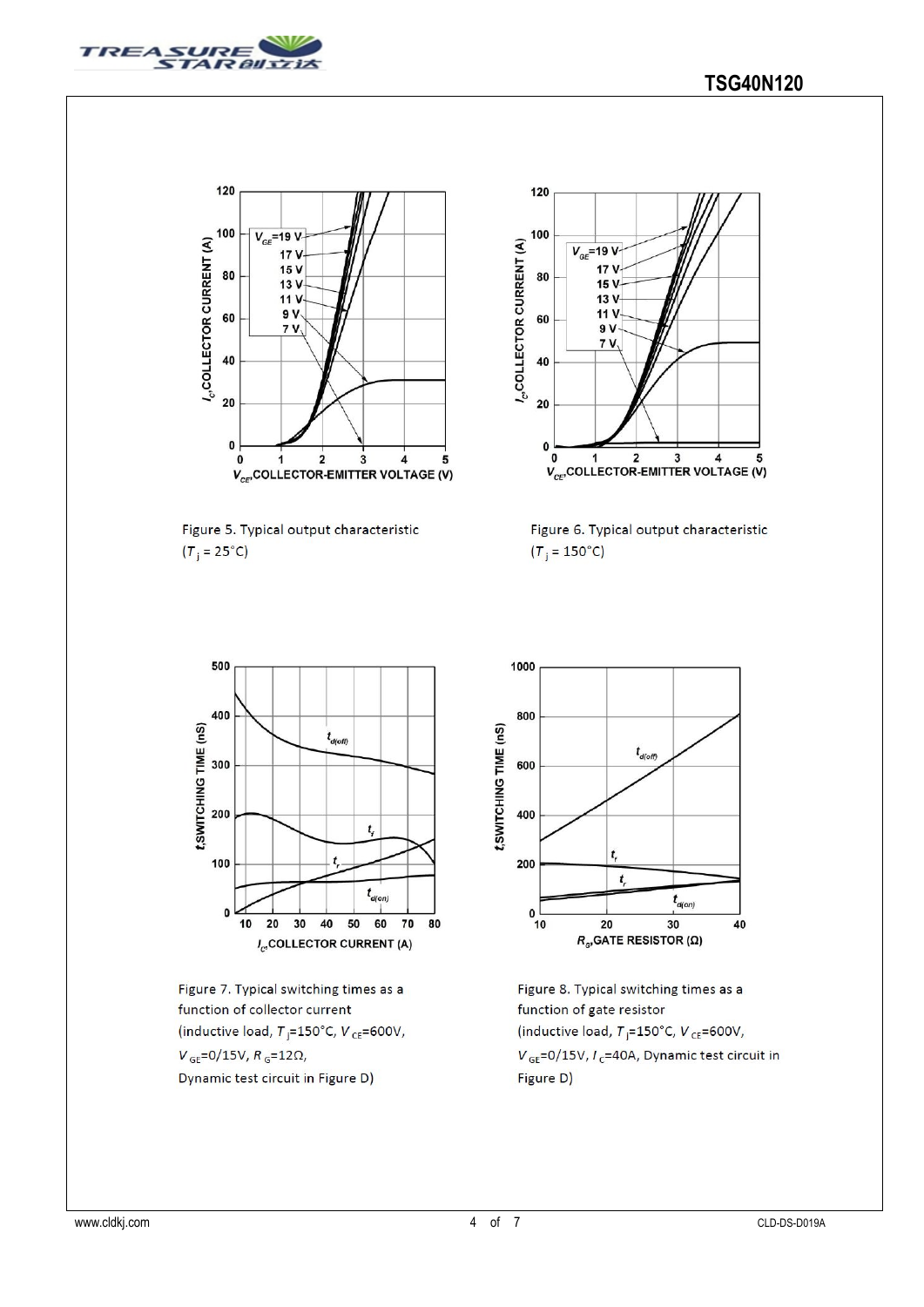



Figure 9. Typical switching energy losses as a function of collector current (inductive load,  $T_{\rm j}$ =150°C,  $V_{\rm CE}$ =600V,

 $V_{GE} = 0/15V, R_G = 12\Omega,$ 

Dynamic test circuit in Figure D)







Figure 11. Typical capacitance as a function of collector-emitter voltage  $(V_{GE}=0V, f = 1 MHz)$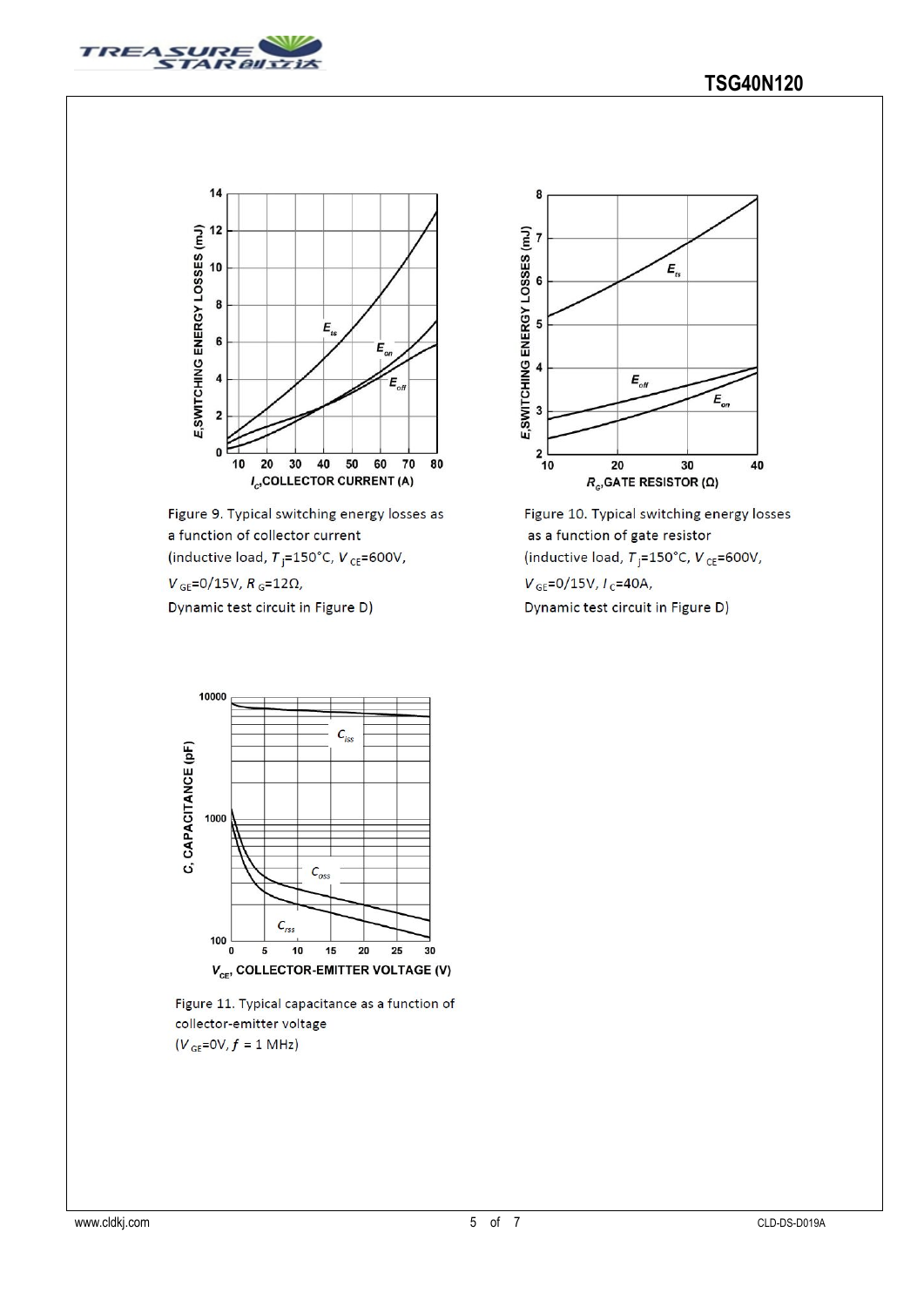

#### **Test circuits and waveforms**













Figure C. Definition of diodes switching characteristics

Figure D. Dynamic test circuit